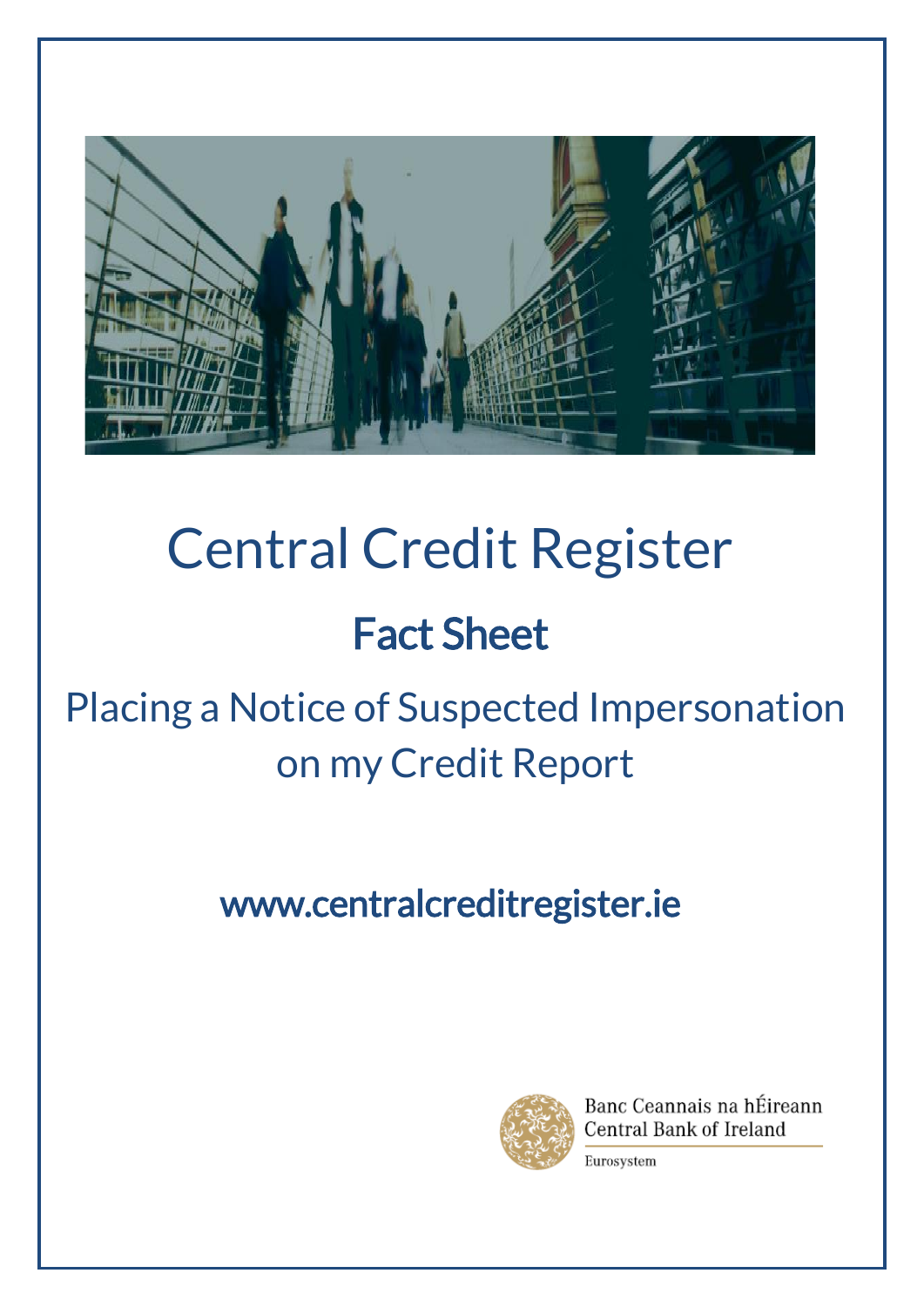#### What is a Notice of Suspected Impersonation?

A credit report is based on information submitted by lenders every month to the Central Credit Register.

The Central Credit Register is a national database that, on request, provides:

- a borrower with an individual credit report detailing their credit agreements;
- a lender with comprehensive information to help with credit assessments; and
- the Central Bank with better insights into national trends in the provision of credit.

The Central Credit Register also supports the Central Bank's obligations and functions, including consumer protection, supervising the financial sector and ensuring financial stability.

Your credit report contains personal and credit information on your loans if the loan is for €500 or more, and any applications for new loans that you may have made. It contains important information about your loans and loan applications.

Lenders must request a copy of your credit report when you have applied for a loan of €2,000 or more. They may also, if they wish, request a copy of your credit if your loan application is for less than €2,000.

Lenders may also request a copy of your credit report if

- you have requested a re-structure of an existing loan;
- there are arrears on an existing loan; or
- there has been a breach of the limit on a credit card or overdraft.

You may believe that you are being impersonated, have been impersonated in the past or are at risk of being impersonated by somebody else. If so, you may wish to place a Notice of Suspected Impersonation on your credit report.

If a lender, you or somebody else to whom you have given consent obtains your credit report while the Notice of Suspected Impersonation is in place, the Notice will be visible.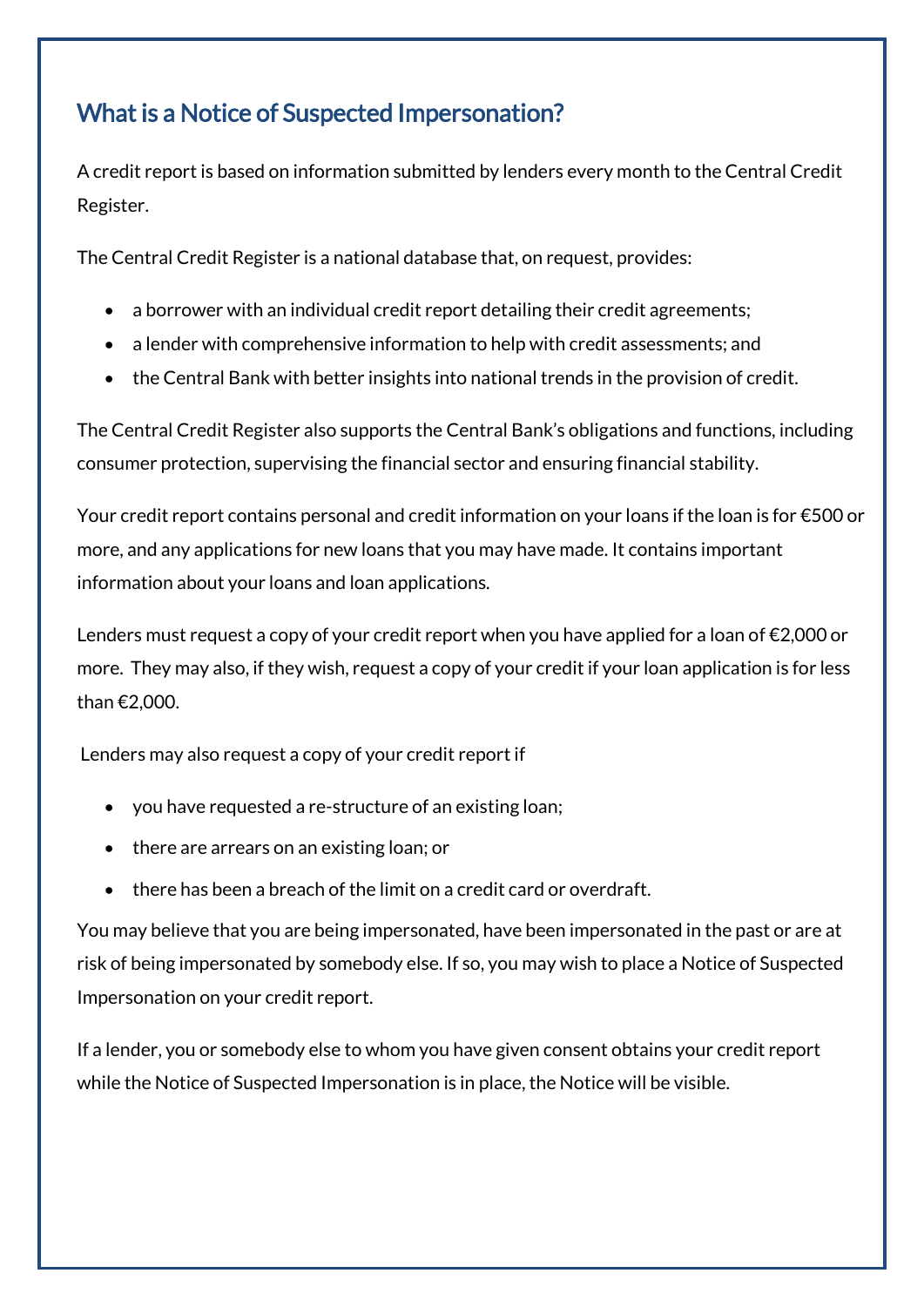#### Who owns the information?

The Central Bank owns the information held on the Central Credit Register. The Central Bank is a data controller under the Data Protection Acts. Information submitted by lenders to the Central Credit Register is used to create individual credit reports. A credit report can help lenders when making a decisions about loans and loan applications. More information on the collection and use of your personal data is available at centralcreditregister.ie where you will also find a link to the Central Bank's data protection privacy notice.

#### How do I place a Notice of Suspected Impersonation on my Credit Report?

The fastest way to do this is online.

You may complete the online application form to place a Notice of Suspected Impersonation on your Credit Report on the website.

You must print and sign your completed application form and upload it with your identification documents.

Alternatively, you can contact us by email at [myrequest@centralcreditregister.ie](mailto:myrequest@centralcreditregister.ie) or

you may write to us at:

Central Credit Register, Adelphi Plaza, George's Street Upper, Dún Laoghaire, Co. Dublin.

Please make sure to provide clear information in your correspondence, and remember to include your identification documents.

#### What identification documents are required?

We will need proof of your identity to continue with your request. This ensures that your data protection rights are upheld.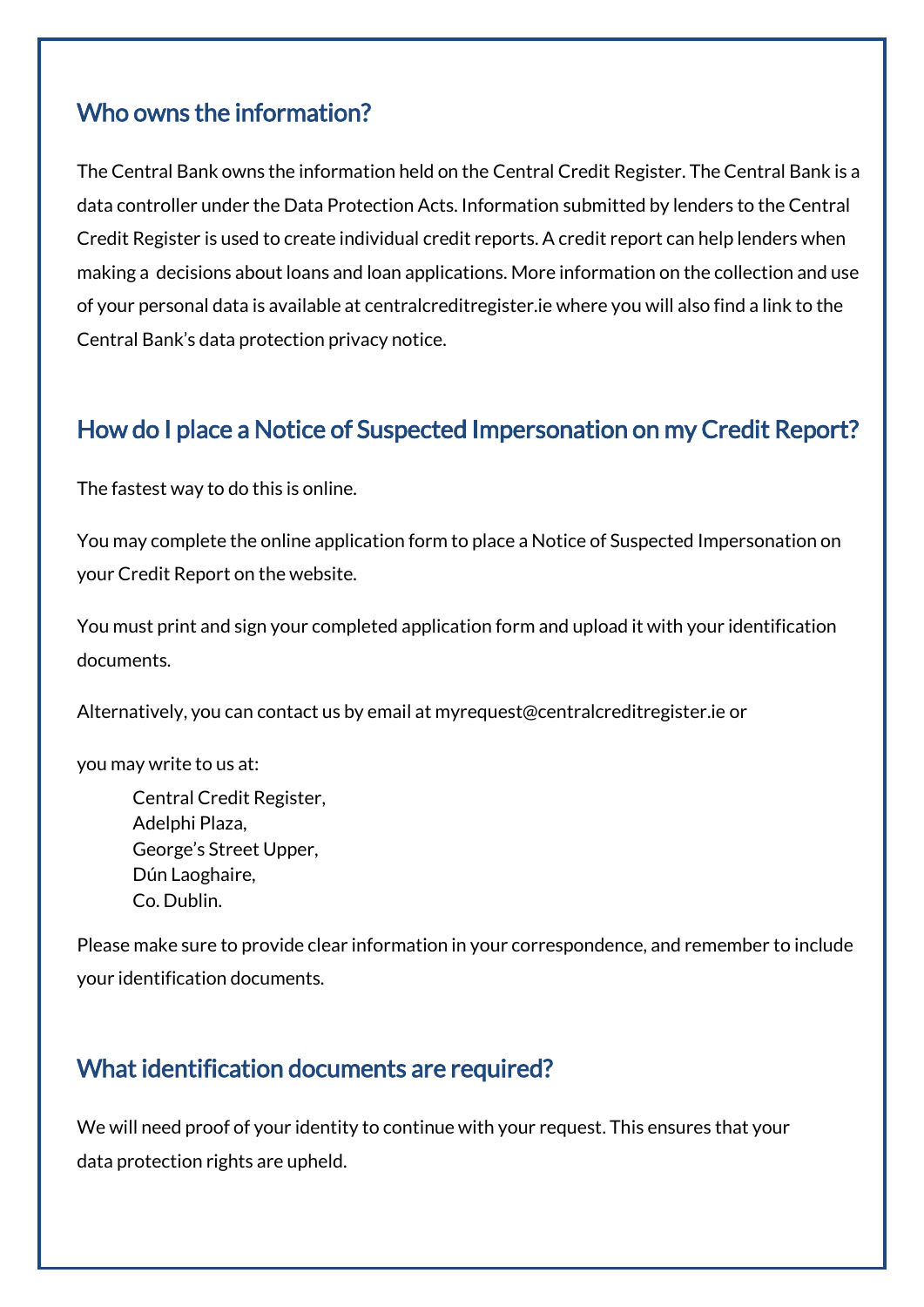In order to apply for your credit report or exercise any other rights, you will need to complete an online application form and attach the following identification documents:

#### 1. Proof of your identity

Upload a clear and legible copy of ONE of the following documents (no document should be more than 6 months older than its expiry date):

- Passport the identification page (name, date of birth, photo and signature) of your passport including your name, date of birth, photo and signature; or
- EU Driving Licence card the identification side (photograph, name and signature) of your EU driving licence card.

Contact us a[t myrequest@centralcreditregister.ie](mailto:myrequest@centralcreditregister.ie) if you cannot provide either of the above

#### 2. Proof of your address

Upload a copy of **ONE** of the following documents to prove your address (no document should be more than 6 months older than the date of your application and must show your FULL address):

- utility or landline telephone bill;
- statement from a bank, building society or credit union;
- a letter from the Department of Employment Affairs and Social Protection or the Revenue Commissioners addressed to you;
- a letter from any other statutory body or State agency addressed to you; or
- a letter from an insurance company addressed to you relating to an existing insurance policy.

#### 3. Proof of your PPSN

Upload a copy of ONE of the following documents to prove your PPSN:

- Public Services Card both sides (front and back)
- a letter from the Department of Employment Affairs and Social Protection or the Revenue Commissioners addressed to you showing your PPSN;
- a Tax Assessment or Notice of Tax Credits;
- a receipt for a social welfare payment;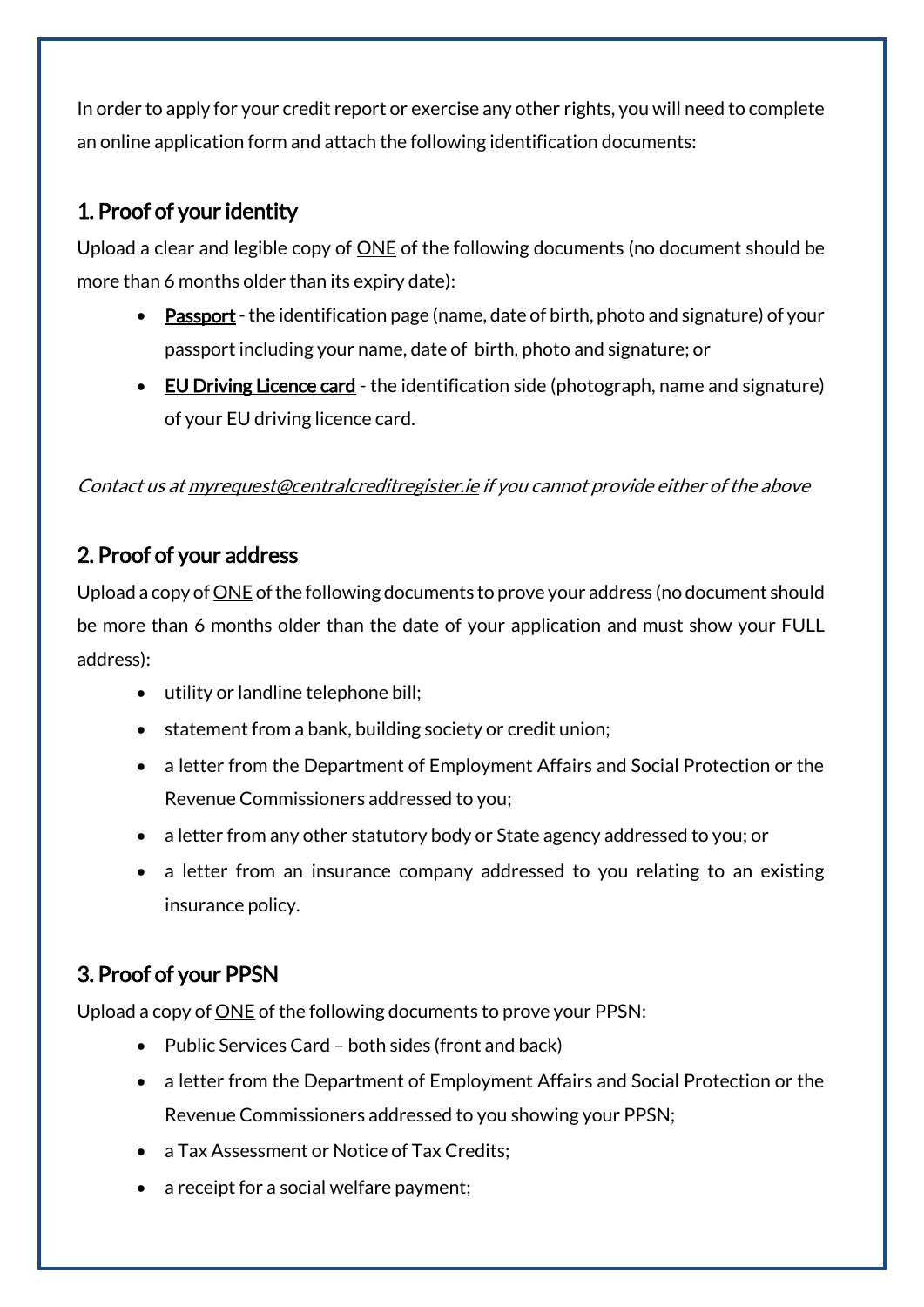- a medical card or drug payment scheme (DPS) card;
- a payslip, or Employment Detail Summary document from Revenue.

See our Data Protection Statement at centralcreditregister.ie for more information on how we process your personal information.

For postal applications, please download an application form at [https://www.centralcreditregister.ie/borrower-area/apply-for-your-credit-report-and](https://www.centralcreditregister.ie/borrower-area/apply-for-your-credit-report-and-other-rights/postal-applications/)[other-rights/postal-applications/](https://www.centralcreditregister.ie/borrower-area/apply-for-your-credit-report-and-other-rights/postal-applications/) or contact us at myrequest@centralcreditregister.ie.

#### How soon will my notice appear?

The Central Credit Register will put the Notice of Suspected Impersonation on your credit report within 48 hours of receiving a signed application and appropriate identification documents.

### How will I know if my Notice of Suspected Impersonation is on my credit report?

We will write to confirm that your Notice of Suspected Impersonation has been placed on your credit report once it is there.

#### How long will the notice stay on my credit report?

We will remove the Notice of Suspected Impersonation after 90 days, or sooner if you write to tell us to do this.

If you wish the Notice of Suspected Impersonation to stay on your credit report for longer than 90 days, you must instruct us in writing to leave it in place. The Notice of Suspected Impersonation will then be extended for the period you request, but no longer than a further 90 days.

### What if a lender asks for my credit report when there is a Notice of Suspected Impersonation in place?